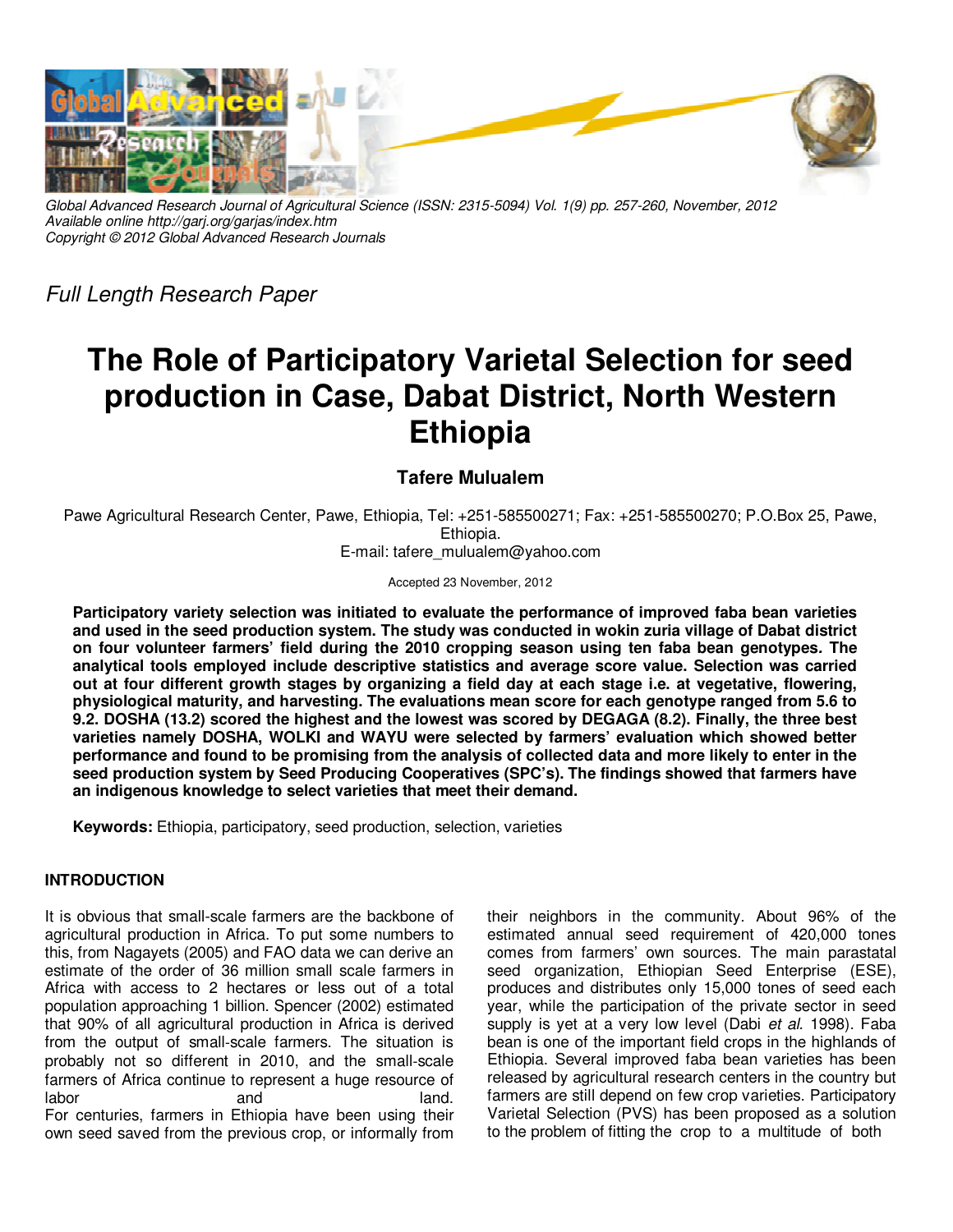

**Figure 1.** Map of Amhara region (A), Dabat woreda (B) and study area (C)

target environments and users' preferences (Ceccarelli *et al.* 1996). It is worth mentioning that although farmer participation is often advocated on the basis of equity, there are sound scientific and practical reasons for farmer involvement to increase the efficiency and the effectiveness of a breeding program (Ceccarelli and Grando, 2002).

The reason why this research was conducted on faba bean at Dabat is that, following with the opening of the land transportation from Gondar to Sudan there is a new market system of exporting agricultural products especially faba bean. Farmers as well as Seed Producer Cooperatives (SPCs) are highly demanding better yielding varieties to maximize their product and increase their profit, which sequentially improve the livelihood of their families.

### **METHODOLOGY**

The present study was conducted on farmers' field in Wokin zuria village of Dabat district of Amhara region, Ethiopia during 2010 cropping season. Dabat is located at 12° 59' 3" N and 37° 45' 54" E in Amhara National Regional State, North Gondar Zone (Figure,1). It receives an average annual rainfall of about 1100mm with the main rainy season extending from June to October. The average annual maximum and minimum temperatures are 19.9°C and 8.58°C, respectively. The area is known in faba bean

production. The major soil type is vertisol having water logging problems. Artificial fertilizer Di Ammonium Phosphate (DAP) was applied at planting at the rate of 100kg/ha.

In the study ten faba bean genotypes were used which were obtained from Holeta Agricultural Research Center (Table 1).

Farmers' preference data were collected. This was done by forming three farmers group. Each group has four to five members and they were invited to visit the whole plot during field day, then discussed with each other and finally give scored value based on the criteria. Farmers' participation for selecting varieties was carried out at four stages of the plant growth i.e. early stage, at flowering, maturity and harvest. Plant establishment (crop stand), disease tolerance, number of branches, stem strength, overall performance (grain yield) and seed size was some of farmers' selection criteria. Farmers considered crop stand at its early stage of development, number of branches and disease situation at flowering, stem strength and overall performance at maturity and seed size at harvest.

Farmers' data were subjected to analysis using simple ranking method and then ranked in accordance with the given value (Walter, 2007). Simple ranking is a tool often used first within a sequence of a set of ranking tools. It is used to identify the criteria used by farmers to distinguish among varieties. It allows the understanding of choices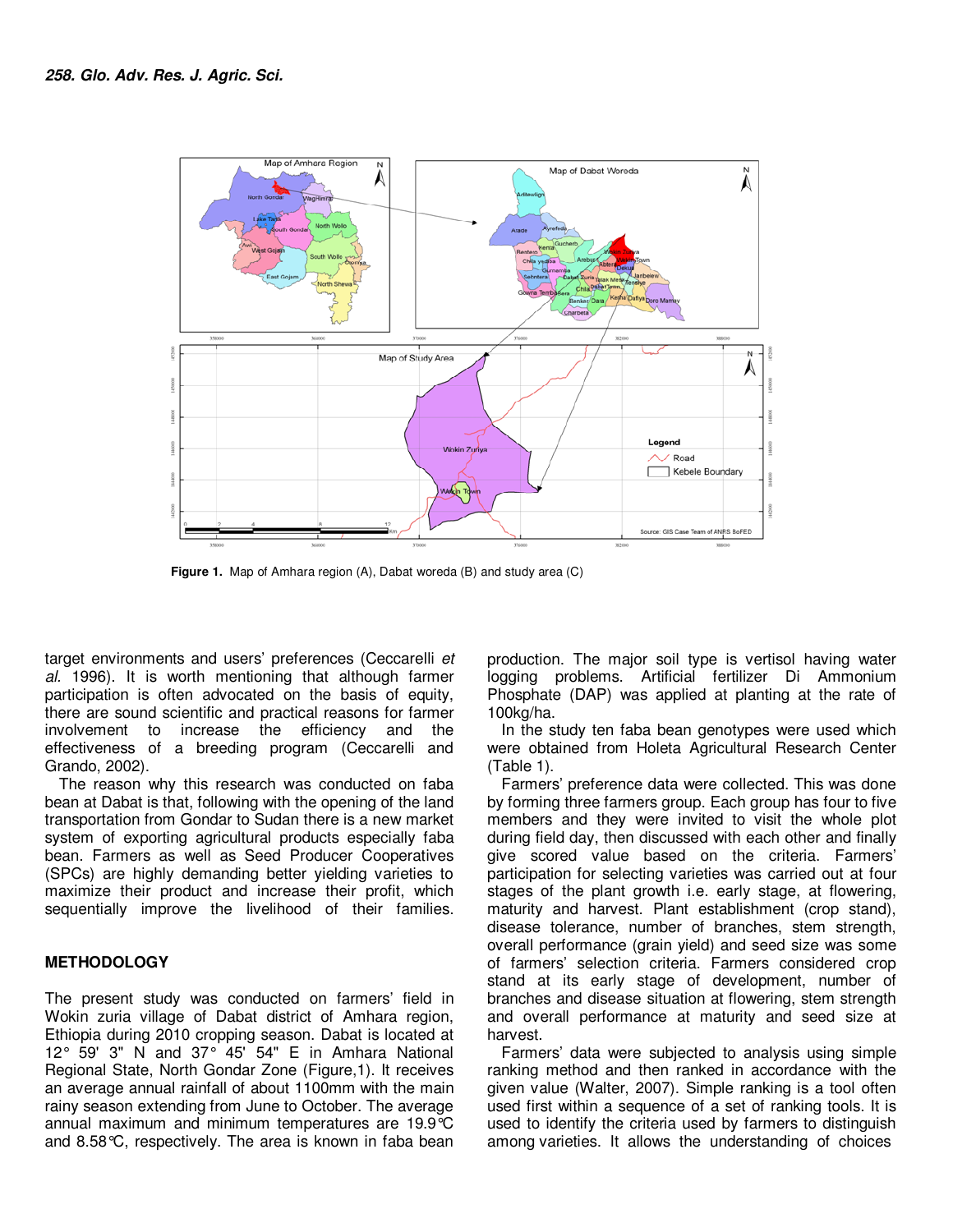**Table 1.** Faba bean genotypes used

| No. | Variety name    | No. | Variety name  |
|-----|-----------------|-----|---------------|
|     | <b>DEGAGA</b>   | 6   | <b>WOLKI</b>  |
| 2   | MOTI            |     | HOLETTA - 2   |
| 3   | <b>GEBELCHO</b> | 8   | <b>WAYU</b>   |
| 4   | <b>CS 20 DK</b> | 9   | <b>SELALE</b> |
| 5   | <b>DOSHA</b>    | 10  | EH99051-3     |

 **Table 2.** Farmer selection criteria and mean of the given value

|                 | Farmer's criteria |            |            |            |    |              |             |                |  |  |
|-----------------|-------------------|------------|------------|------------|----|--------------|-------------|----------------|--|--|
| Variety         | <b>PES</b>        | <b>OAP</b> | <b>STS</b> | <b>NOB</b> | SS | <b>Total</b> | <b>Mean</b> | Rank           |  |  |
| HOLETTA-2       | 9                 | 8          | 8          | 10         | 13 | 48           | 9.6         | 6              |  |  |
| <b>DOSHA</b>    | 14                | 12         | 12         | 15         | 15 | 68           | 13.6        |                |  |  |
| EH99051-3       | 11                | 10         | 8          | 10         | 8  | 47           | 9.4         |                |  |  |
| CS20DK          | 8                 | 8          | 7          | 7          | 13 | 43           | 8.6         | 8              |  |  |
| <b>WOLKI</b>    | 13                | 13         | 15         | 13         | 12 | 66           | 13.2        | $\overline{2}$ |  |  |
| <b>SELALE</b>   | 11                | 12         | 15         | 12         | ⇁  | 57           | 11.4        | 4              |  |  |
| <b>GEBELCHO</b> | 8                 |            | 10         | 8          | 10 | 43           | 8.6         | 8              |  |  |
| <b>DEGAGA</b>   | 8                 | 8          | 8          | 10         | 7  | 41           | 8.2         | 9              |  |  |
| <b>WAYU</b>     | 12                | 12         | 15         | 12         | 12 | 63           | 12.6        | 3              |  |  |
| <b>MOTI</b>     | 13                | 8          | 8          | 10         | 15 | 54           | 10.8        | 5              |  |  |

PES=Plant Establishment, OAP=Over all Performance, STS=Stem Strength, NoB=Number of Branches, SS=Seed Size; Rating of the performance of variety for a criteria: 5= very good, 4= good, 3= average, 2= poor and 1 = very poor

between a set of varieties with the identified characteristics that distinguish them. Like other ranking tools it is often used in participatory varietals selection and participatory plant breeding. The ranking procedure was explained to participants then each criterion was ranked from 1 to 5  $(5 =$ very good,  $4 = \text{good}$ ,  $3 = \text{average}$ ,  $2 = \text{poor}$  and  $1 = \text{very}$ poor) for each variety, ranking was done on consensus where differences are solved by discussion (De Boef and Thijssen, 2006).The simple ranking method has to main steps i.e. first, identifying preferably two (or more) quite distinct varieties and second, comparing the varieties by asking the group/respondent which variety they/he/she prefer(s), and the reason for the preference.

#### **RESULTS AND DISCUSSION**

Selection was carried out at four different growth stages by organizing a field day at each stage i.e. at vegetative, flowering, physiological maturity, and harvesting. Farmers' selection criterion were plant establishment (PES), stem strength (STS), number of branches (NOB), overall performance (OAP), and seed size (SS). The evaluations mean score for each genotype ranged from 9.2 to 13.6 (Table 2). *DOSHA* (13.6) scored the highest and the lowest was scored by *DEGAGA* (8.2). *WOLKI* (13.2) and *WAYU* (12.6) ranked second and third best varieties for farmers, respectively. In the selection process both women and men were participated. Every farmer's group comprises both women and men and discussed together during selection. Here the same varieties namely, DOSHA, WOLKI and WAYU were selected 1 to 3, respectively.

Different varieties were selected at different stages of the plant by farmers due to their condition in the field and performance at selection time. Finally, the three best overall ranking varieties namely DOSHA, WOLKI and WAYU were selected by farmers' evaluation which showed better performance and found to be promising from the analysis of collected data.

From the results one can consider that selection of welladapted and farmer-preferred varieties is the first step in the production of faba bean a range of superior varieties (from farmers' perspective characteristics like seed yield, seed size and others) to make them regularly available. Apart from adaptation, the variety should have high yield